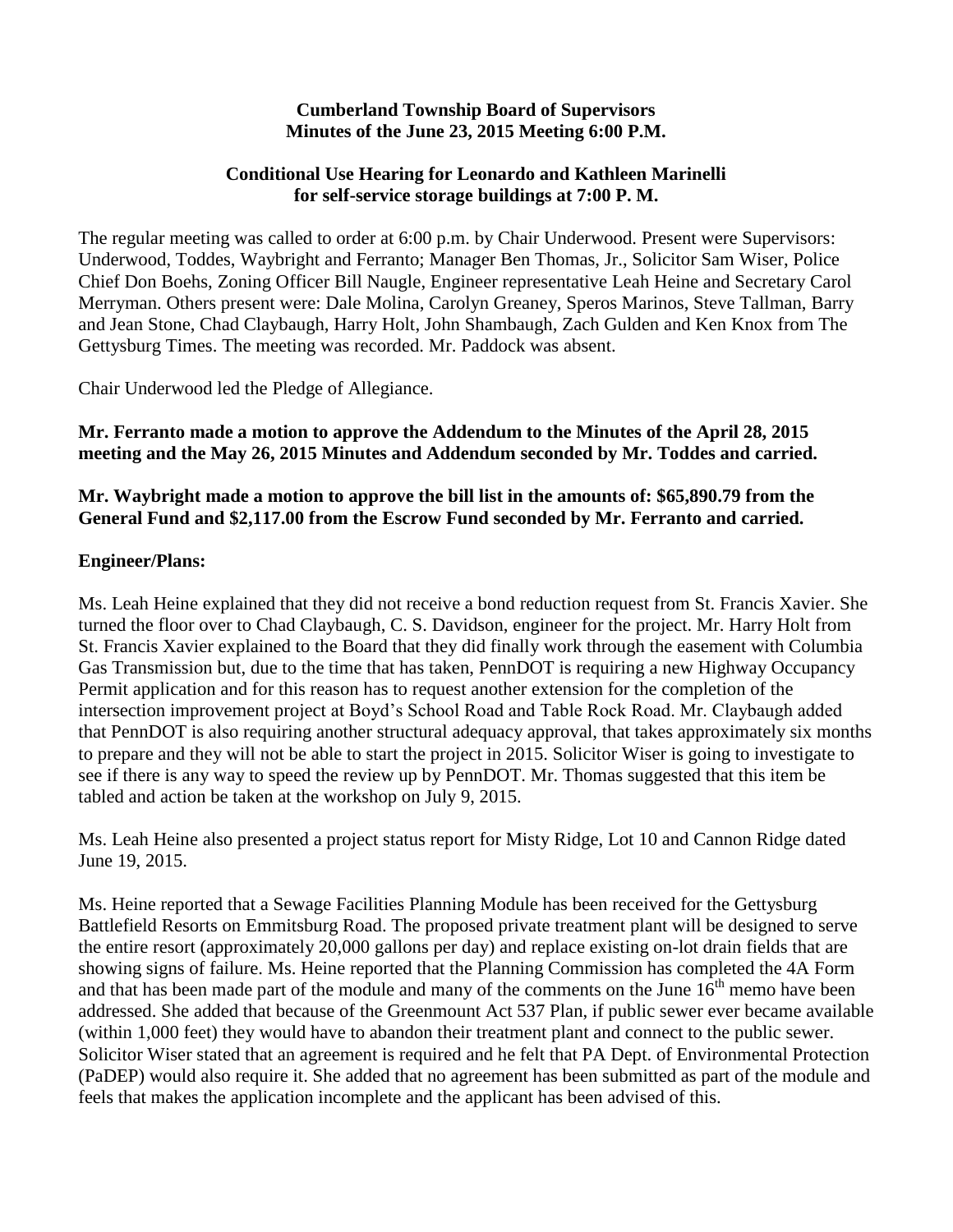### **Public Comment:**

Mr. Speros Marinos, 912 Baltimore Pike, thanked the Police Department for their presence during the memorial ride for Jennifer LeVan that was very respectful and very nice. He indicated that he could answer questions regarding the Gettysburg Outlets / Olswfski plan because his property borders it and asked that the zoning of his property be changed.

## **Police Report:**

Police Chief Don Boehs presented a written and oral report of police activities for the month of May including; 582 complaints, 278 traffic stops, 237 combined arrests, 10 traffic accidents, 62 targeted enforcements and 11,742 patrol miles. He added that they assisted other agencies 19 times and they were assisted five times.

Chair Underwood reported that WellSpan is no longer providing ambulance and paramedic services. These services will be provided by Adams Regional Emergency Medical Services (AREMS) a new 501C3 and this requires the approval of new box card assignments.

### **Active Business:**

Mr. Thomas explained the request from the Gettysburg Fire Department for the associated departments of Gettysburg FD, Bonneauville FD, United FD, Biglerville FD and S.A.V.E.S. FD to update their "Box" EMS response assignments and the use of Mobile Intensive Care Units (MICU) and a chase unit due to the change to AREMS. **Mr. Ferranto made a motion to accept the "Box" cards seconded by Mr. Toddes and carried.**

Mr. Thomas also reported that Cumberland Township Authority is reviewing their current debt terms with Public Financial Management (PFM) and he brings this information to the Board because the Township is the guarantor for the Authority's loan. He added that the existing loan is for approximately \$4.5 million and the current interest rate is 3.5% for the first ten years and thereafter could go as high as 9%. He added that the Authority has authorized their Solicitor to enter into a discussion with the bank that currently holds the loan in an attempt to get a lower and fixed rate with a potential cost savings of \$150,000.00 plus.

Mr. Thomas also requested the re-signing of the Gettysburg Outlets / Olswfski land development plan that was originally approved on September 25, 2012 as they are finally getting their approvals from Mt. Joy Township. **Mr. Ferranto made a motion to re-approve and authorize the Chair to sign the Gettysburg Outlets / Olswfski land development plan seconded by Mr. Waybright and carried.**

**Solicitor –** Mr. Wiser reported that he has prepared and duly advertised Ordinance 2015-159 which amends the Amusement Tax Ordinance to include a 2% administrative fee reduction for the compensation of collecting the tax. **Mr. Ferranto made a motion seconded by Mr. Toddes and carried to adopt Ordinance 2015-159 as follows:**

## **ORDINANCE 2015-159**

## **AN ORDINANCE AMENDING AND SUPPLEMENTING CHAPTER 24, PART 1, OF THE CODE OF THE TOWNSHIP OF CUMBERLAND, REGARDING AMUSEMENT TAX PERMIT EXPIRATION AND PERMITTED DEDUCTION BY THE AMUSEMENT TAX COLLECTOR**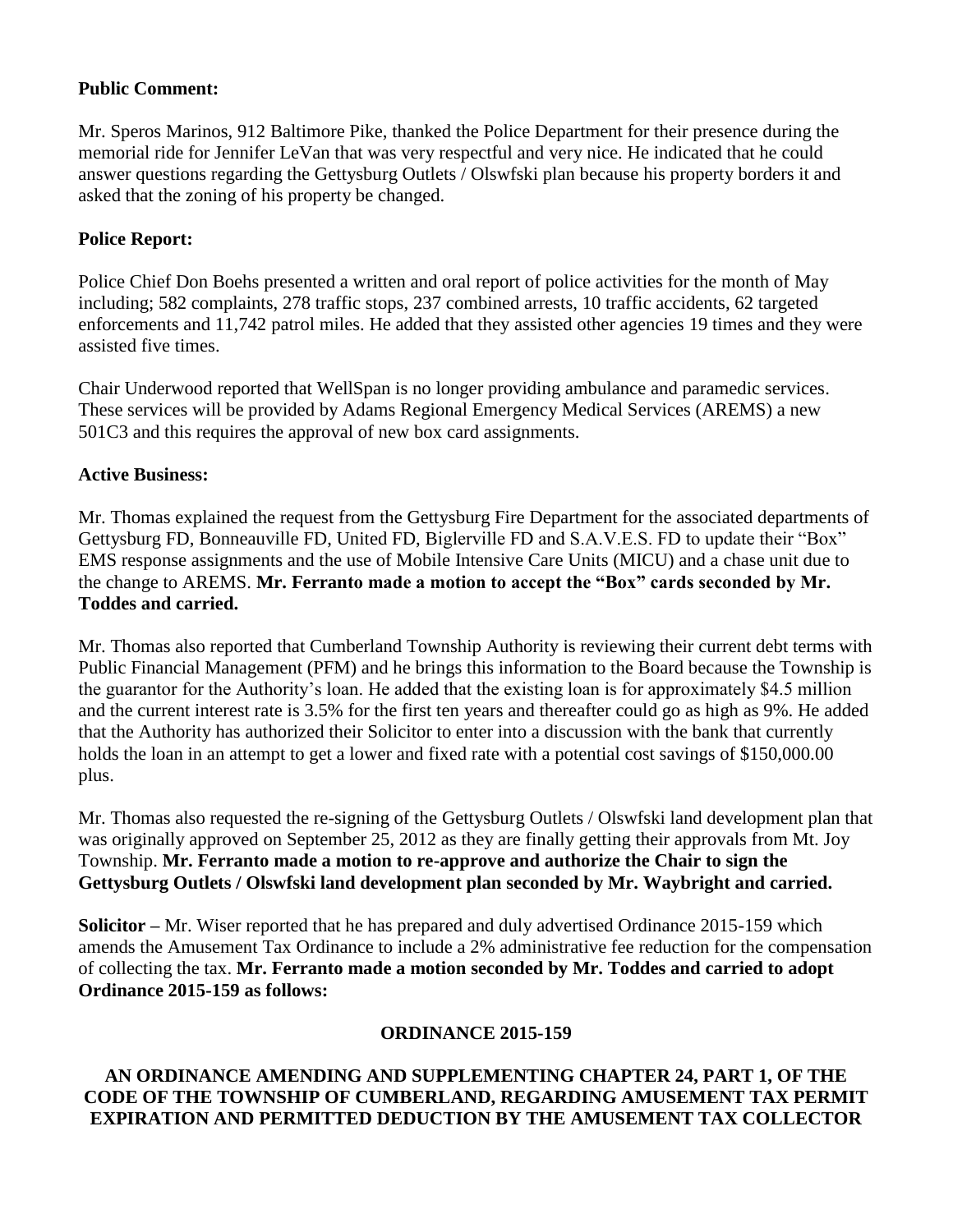Mr. Wiser also gave an update on amending the Special Events Ordinance mainly concerning the insurance requirement and he has discussed this with Nathan Hockley to ensure that the requirement is in conformance with industry standards for general liability insurance. He added that they have noticed that there are other provisions in the ordinance that need to be modified as well and he is working on a comprehensive modification of the ordinance to be ready for action later this Fall.

# **Committee Reports and comments from Board Members:**

**Finance** – The committee is requesting approval to purchase/replace the existing 25 year old tractor/mower that is in poor condition. The purchase will be through the Co-stars program for a fourwheel drive John Deere tractor in the amount of \$15,822.72. Mr. Thomas suggested that the tractor be paid for 60% from the Capital Reserve Fund and 40% from the Park and Rec Fund since it will be used to mow the future recreation property. Mr. Thomas added that the old tractor could be sold for approximately \$2,500.00 and those funds returned to the Capital Reserve Fund. **Mr. Waybright made a motion to approve the purchase of the new tractor/mower and deem the old tractor/mower as surplus seconded by Mr. Toddes and carried.** In accordance with the budget, Mr. Thomas recommended that \$35,000.00 be transferred from the General Fund to the Capital Reserve Fund. **Mr. Toddes made a motion to approve a \$35,000.00 transfer from the General Fund to the Capital Reserve Fund, as budgeted, seconded by Mr. Waybright and carried.**

**Public Safety** – Chair Underwood reported that the Police Department has lost two part-time officers and would like authorization to hire Derek J. Hartman. She added that the committee has met with Mr. Hartman and are recommending that he fill one of the vacancies. **Mr. Toddes made a motion to hire Derek J. Hartman as a part-time Police officer seconded by Mr. Ferranto and carried.** Chair Underwood also reported that discussions have begun with Adams County regarding problems at the Sachs Bridge that is in Cumberland Township on one side of the bridge and Freedom Township on the other side of the bridge.

**Highway Administration** – Mr. Thomas reported that the 2015 road projects have been approved and there is some preparatory work (crack seal and poly patch) that needs to be done first. He added that the work will be slightly over the \$19,400.00 limit that requires the work to be bid. He asked the Board to authorize the advertisement for this work to be bid. **Mr. Waybright made a motion to authorize the advertisement for bids for the crack seal and poly patch preparatory work seconded by Mr. Toddes and carried.**

**Planning and Zoning – Regional Comprehensive Plan –** Chair Underwood reported that the meetings continue.

# **Staff Report:**

Mr. Thomas reported that the Gettysburg Fire Department canceled their carnival due to the rainy weather conditions.

The Zoning Officer and Secretary's reports were reviewed.

Chair Underwood adjourned the regular meeting at 6:58 p.m.